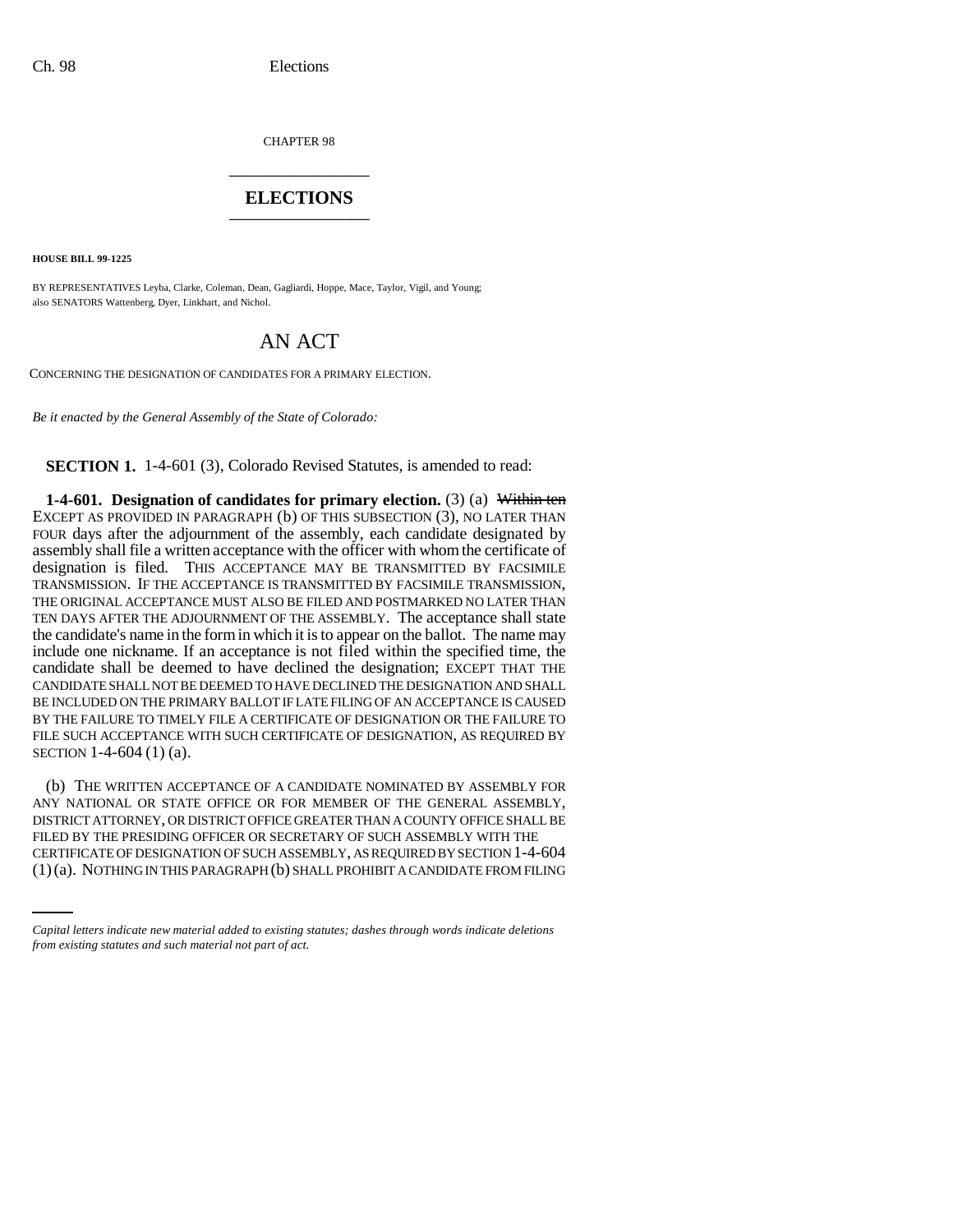### Elections Ch. 98

AN ACCEPTANCE OF NOMINATION DIRECTLY WITH THE OFFICER WITH WHOM THE CERTIFICATE OF DESIGNATION IS FILED FOLLOWING WRITTEN NOTICE OF SUCH FILING BY THE CANDIDATE TO THE PRESIDING OFFICER OF THE POLITICAL PARTY HOLDING SUCH ASSEMBLY.

**SECTION 2.** 1-4-604, Colorado Revised Statutes, is amended to read:

**1-4-604. Filing of petitions and certificates of designation by assembly legislative declaration.** (1) (a) Every petition or certificate of designation by assembly in the case of a candidate for nomination for any national or state office or for member of the general assembly, district attorney, or district office greater than a county office, TOGETHER WITH THE WRITTEN ACCEPTANCES SIGNED BY THE PERSONS DESIGNATED OR NOMINATED BY SUCH ASSEMBLY DESCRIBED IN SECTION 1-4-601 (3), shall be received and filed BY THE PRESIDING OFFICER OR SECRETARY OF SUCH ASSEMBLY AND RECEIVED in the office of the secretary of state.

(b) A COPY OF EACH SUCH CERTIFICATE OF DESIGNATION SHALL BE TRANSMITTED BY THE PRESIDING OFFICER OR SECRETARY OF EACH ASSEMBLY TO THE STATE CENTRAL COMMITTEE OF THE POLITICAL PARTY HOLDING SUCH ASSEMBLY WITHIN THREE DAYS AFTER THE ADJOURNMENT OF SUCH ASSEMBLY.

(2) Every petition or certificate of designation by assembly in the case of a candidate for nomination for any other elective office OTHER THAN THE OFFICES SPECIFIED IN PARAGRAPH (a) OF SUBSECTION (1) OF THIS SECTION shall be filed in the office of the county clerk and recorder of the county where the person is a candidate.

(3) Certificates of designation by assembly shall be filed within ten NO LATER THAN FOUR days after the adjournment of the assembly. CERTIFICATES OF DESIGNATION MAY BE TRANSMITTED BY FACSIMILE TRANSMISSION; HOWEVER, THE ORIGINAL CERTIFICATE MUST ALSO BE FILED AND POSTMARKED NO LATER THAN TEN DAYS AFTER THE ADJOURNMENT OF THE ASSEMBLY.

(4) Petitions shall be filed prior to sixty-five days before the primary election.

(5) Late filing of the certificate of designation shall not deprive candidates of their candidacy.

(6) (a) NO LATER THAN FOUR DAYS AFTER THE ADJOURNMENT OF THE ASSEMBLY, THE STATE CENTRAL COMMITTEE OF EACH POLITICAL PARTY, UTILIZING THE INFORMATION DESCRIBED IN PARAGRAPH (b) OF SUBSECTION (1) OF THIS SECTION, SHALL FILE WITH THE SECRETARY OF STATE A COMPILATION OF THE CERTIFICATES OF DESIGNATION OF EACH ASSEMBLY THAT NOMINATED CANDIDATES FOR ANY NATIONAL OR STATE OFFICE OR FOR MEMBER OF THE GENERAL ASSEMBLY, DISTRICT ATTORNEY, OR DISTRICT OFFICE GREATER THAN A COUNTY OFFICE. SUCH A COMPILATION OF CERTIFICATES OF DESIGNATION MAY BE TRANSMITTED BY FACSIMILE TRANSMISSION; HOWEVER, THE ORIGINAL COMPILATION MUST ALSO BE FILED AND POSTMARKED NO LATER THAN TEN DAYS AFTER THE ADJOURNMENT OF THE ASSEMBLY.

(b) THE SECRETARY OF STATE SHALL COMPARE SUCH PARTY COMPILATION OF CERTIFICATES OF DESIGNATION WITH THE CERTIFICATES OF DESIGNATION FILED BY EACH SUCH ASSEMBLY WITH THE SECRETARY OF STATE'S OFFICE PURSUANT TO